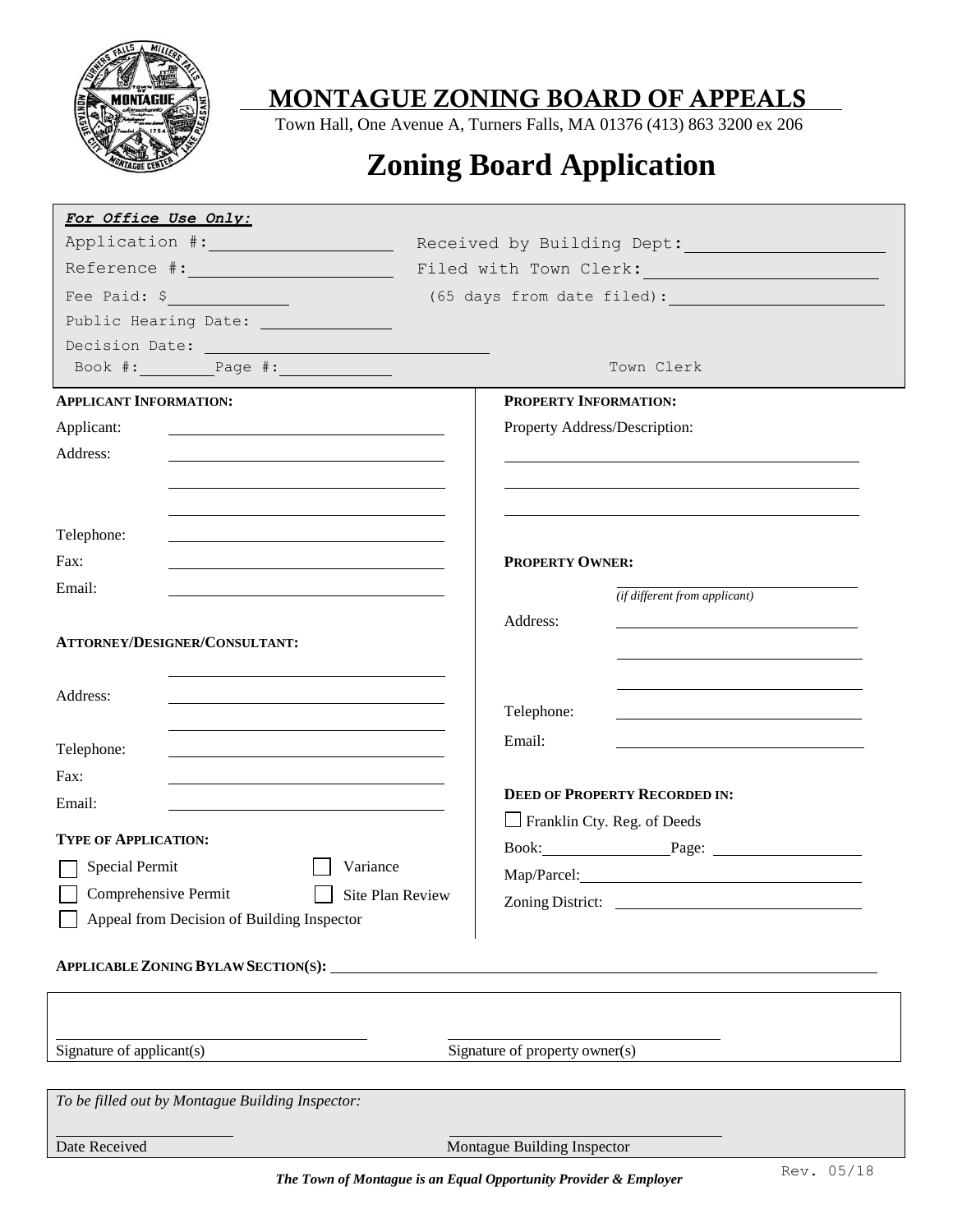#### **NATURE OF REQUEST AND BRIEF DESCRIPTION OF PROJECT:**

*Pursuant to the provisions of Chapter 40A of the General Laws of the Commonwealth of Massachusetts and the Montague Zoning Bylaws, application is hereby made to the Montague Zoning Board of Appeals to do the following:*

|  | $\overline{\phantom{0}}$ |
|--|--------------------------|
|  |                          |
|  |                          |
|  |                          |
|  |                          |
|  |                          |
|  |                          |

#### **WAIVER(S) ARE REQUESTED FROM:**

*If you are requesting a waiver from any of the plan requirements, please list them below, along with your reasons. The Board shall have the right to modify or waive any of the submittal requirements, or to request additional information necessary to render a decision.*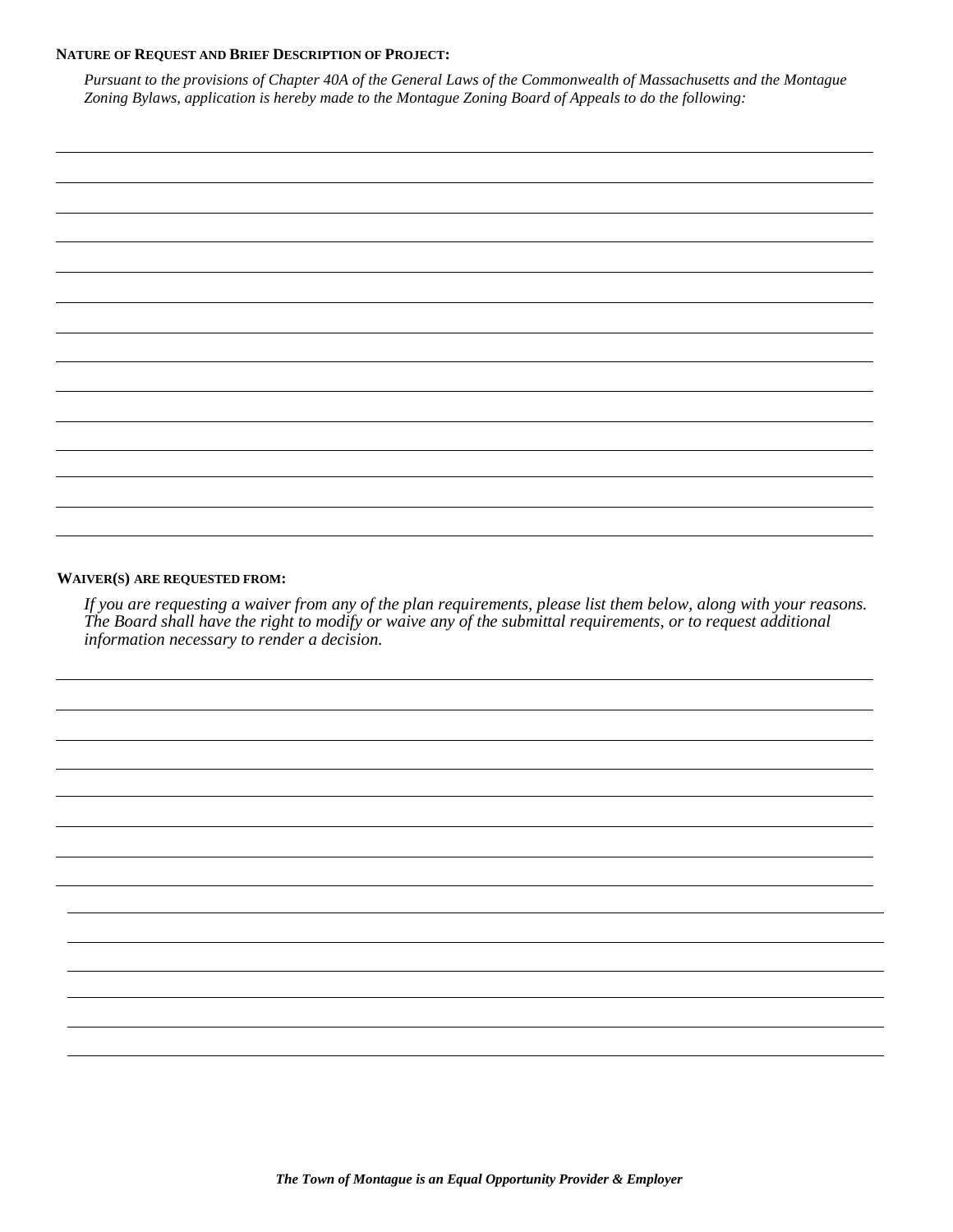

Town Hall, One Avenue A, Turners Falls, MA 01376 (413) 863 3200 ex 206

# **Application Checklist**

It is best to review the requirements with the Zoning staff before you begin your application.

*It is the responsibility of the applicant to furnish all supporting documentation with the application. Please check items on this list to indicate that you have done so, or indicate your requests for waivers at the end of the list.*

One hard copy of the following shall be submitted to the Building Department:

- **Application**: Every application shall be submitted on the official application form of the Board, provided by the Building Department. Please provide only the original application form, no copies are needed. All information must either be typed or printed clearly.
- A **request for a certified list of abutters** must accompany all site plan applications. The **Building Department will submit the application** for an Abutters List to the Assessor's Office and send out the abutters notices. It may take up to 10 business days for your certified list to be produced.
- **Fees:** All applications filed with the Building Department shall be accompanied by cash or check made payable to the Town of Montague in the specified amount. See schedule of fees in this application packet.
- **Electronic submission:** Every application shall be accompanied by one hard copy of all submitted materials, including full size plans, to scale. All applications shall include one electronic copy of all information (except the Certified List of Abutters and fee) in a PDF form. All PDF's and electronic information should be labeled. Submissions may be accepted via email, thumb-drive, or on CD/DVD. Building Inspector may waive this requirement at their discretion.
- **Written Project Summary:** All applications shall be supported by a written project summary detailing all relevant facts of the application.
- **Plot Plan** showing dimensions of lot, structures, property line setbacks, location of wells, septic, parking, and wetland resource areas. The Building Inspector may waive these requirements, or require the plan to be prepared by professional surveyor or engineer at their discretion.
- **Management Plan** (See attached Management Plan Form)
- **Site Plan Package**, if Site Plan Review is required (see next section)

Please note: Prior to a public hearing, Town staff may request up to five hard copies of full size plans for distribution. This will be requested and coordinated by Town staff.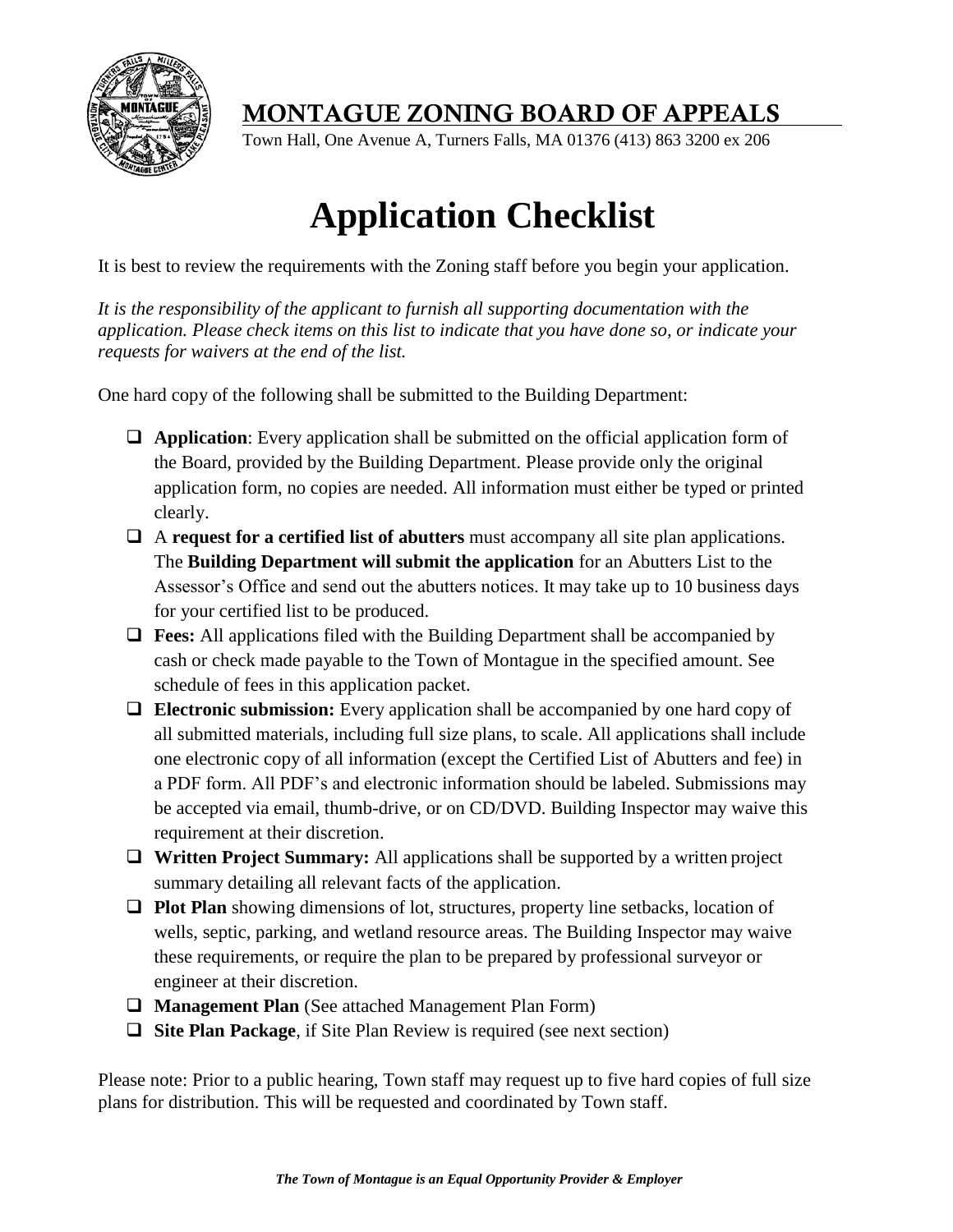

Town Hall, One Avenue A, Turners Falls, MA 01376 (413) 863 3200 ex 206

# **Site Plan Review Checklist**

Only the following activities and uses are subject to site plan review:

- All uses that involve the construction or expansion or change of use of over 3,000 square feet of floor area.
- All uses that involve the development of over 130,680 square feet (3 acres) of land.
- Any new structure, group of new structures, changes of use, or additions which result in an increase of 500 or more vehicle trips per day, as proposed in an applicant's business plan acceptable to the reviewing authority or estimated by a professional engineer.
- All uses that involve the construction or expansion of a parking area that creates ten (10) or more new parking spaces.
- Self-storage facilities, Solar energy facilities (commercial scale), anymarijuana related business, Open Space Residential Developments, and Planned Unit Developments

For the following plans, and any other supplemental materials submitted as part of an application, one full size original hard copy AND one digital copy shall be submitted.

Unless waived by the Board, all site plans shall be prepared by a Registered Engineer, Surveyor or Landscape Architect, and shall include the following:

| <b>Information</b>                                                                                                                  | <b>Included</b> | <b>Not</b><br><b>Applicable</b> |
|-------------------------------------------------------------------------------------------------------------------------------------|-----------------|---------------------------------|
| Name of applicant                                                                                                                   |                 |                                 |
| Name of property owner                                                                                                              |                 |                                 |
| Name of development                                                                                                                 |                 |                                 |
| Engineer seal                                                                                                                       |                 |                                 |
| Architect seal                                                                                                                      |                 |                                 |
| Land surveyor seal                                                                                                                  |                 |                                 |
| Base map source                                                                                                                     |                 |                                 |
| Parcel boundaries with dimensions                                                                                                   |                 |                                 |
| Scale                                                                                                                               |                 |                                 |
| Survey accuracy statement                                                                                                           |                 |                                 |
| North arrow                                                                                                                         |                 |                                 |
| Locus map $@ 1" = 1000"$                                                                                                            |                 |                                 |
| Date of plans or revisions                                                                                                          |                 |                                 |
| Existing lot lines, easements, rights-of-way, size of property in square<br>feet, as well as setback, side and rear yard dimensions |                 |                                 |
| Location, dimensions, heights, and uses of all existing and proposed<br>buildings and structures                                    |                 |                                 |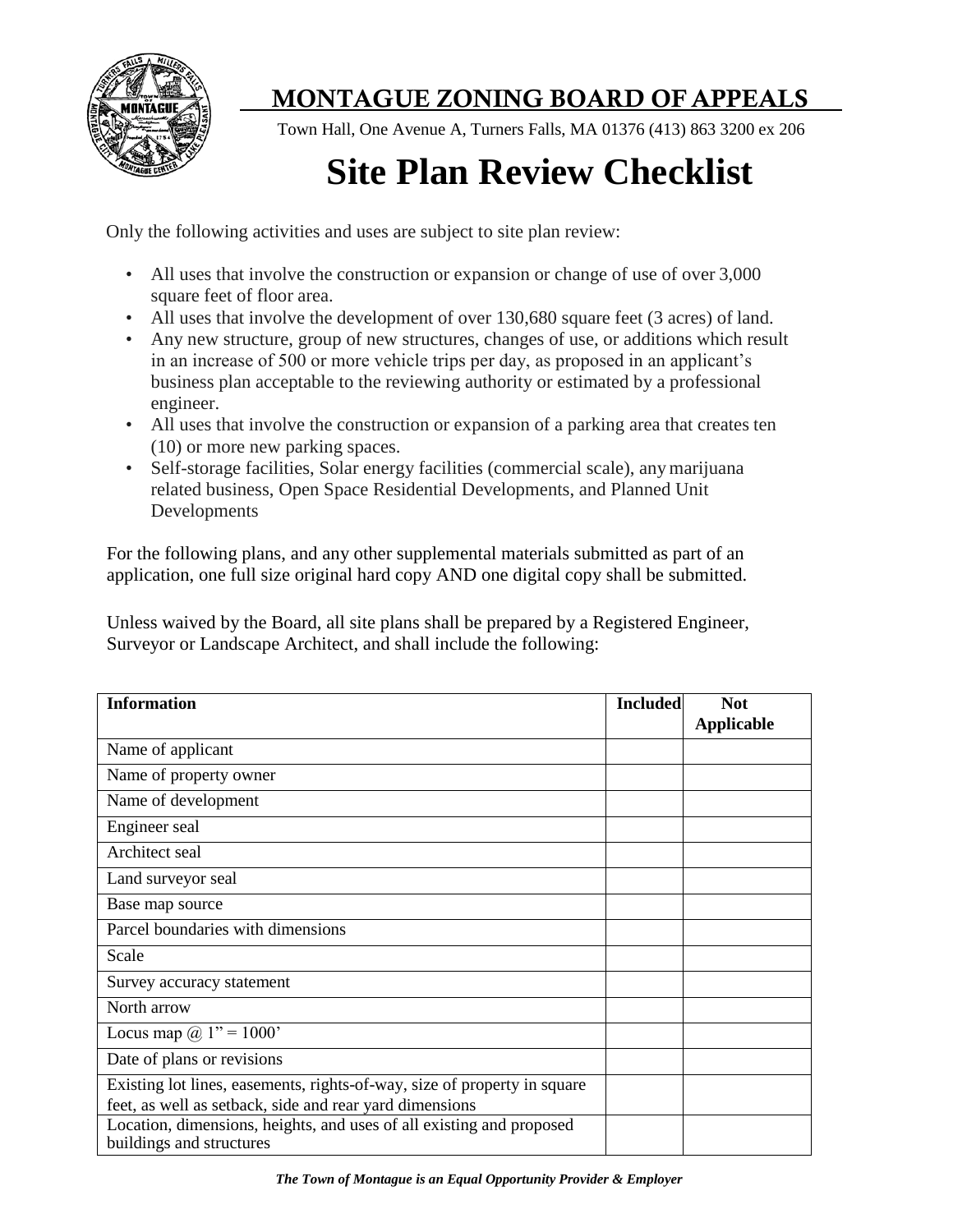| Location and names of existing or proposed streets, curb cuts,          |  |
|-------------------------------------------------------------------------|--|
| entrances and exits, parking areas, sidewalks, loading/service areas,   |  |
| utility systems                                                         |  |
| Existing and proposed contours and finished grade elevations,           |  |
| including location and volume of significant filling or excavations     |  |
| Location of all-natural features, including significant watercourses,   |  |
| wetlands, water bodies, bedrock outcroppings, stone walls and all trees |  |
| Location of containers and enclosures for storage and disposal of       |  |
| waste, recyclables and, where applicable, waste kitchen oil             |  |
| Number and location of parking spaces required                          |  |

**Building Plans** shall include accurate, scaled renderings of:

| <b>Information</b>                                                                                                | Included   Not Applicable |
|-------------------------------------------------------------------------------------------------------------------|---------------------------|
| Elevations, showing exterior facades indicating height, materials,<br>architectural features and colors proposed. |                           |
| Floor Plans with dimensions showing schematic layout, use of interior<br>spaces and means of egress               |                           |

### **Management Plan**: Please see attached Management Plan Form.

### **Landscape Plan:**

| <b>Information</b>                                                                                | <b>Included</b> | <b>Not Applicable</b> |
|---------------------------------------------------------------------------------------------------|-----------------|-----------------------|
| Proposed vegetation to be planted, including street and shade trees,<br>shrubs and other planting |                 |                       |
| Parking lot screening, by species and type                                                        |                 |                       |
| Existing vegetation of note                                                                       |                 |                       |
| Any intermittent or year-round streams, ponds or other wetlands                                   |                 |                       |

**Lighting Plan** showing location and type of outdoor lighting and lighting fixtures, said lighting to be designed to minimize glare and light spillover onto adjacent properties, streets and the night sky

### **Sign Plan:**

| <b>Information</b> | <b>Included</b> Not Applicable |
|--------------------|--------------------------------|
| Sign dimensions    |                                |
| Sign color         |                                |
| Sigh graphics      |                                |
| Sign placement     |                                |
| Sign lettering     |                                |
| Sign lighting      |                                |

The petitioner shall submit the application and accompanying documents outlined above to the Building Department, who shall file the application with the Town Clerk for certification.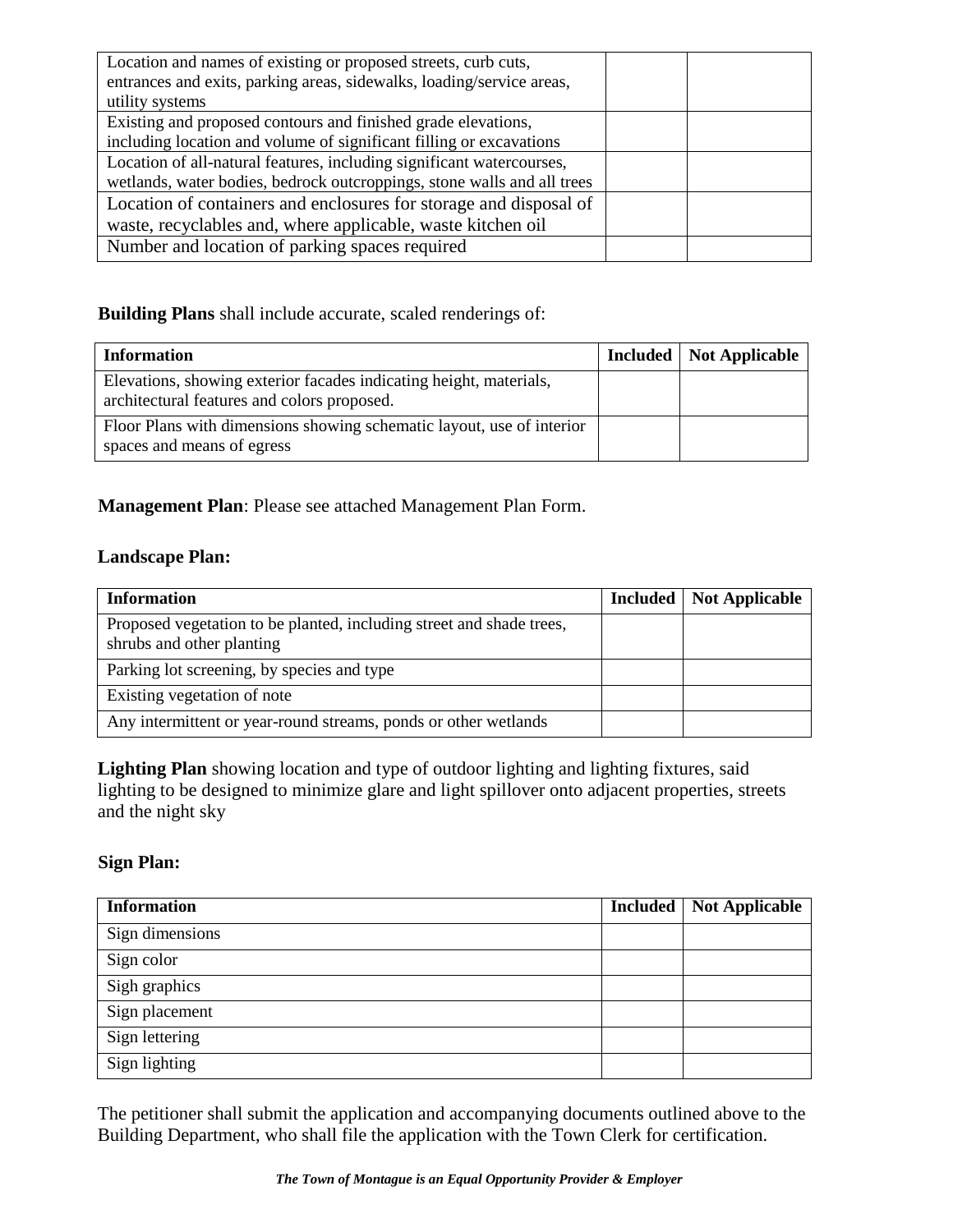

Town Hall, One Avenue A, Turners Falls, MA 01376 (413) 863 3200 ex 206

# **Fee Schedule**

## **Effective: 6/14/2018**

Fees accompanying applications to the Board of Appeals shall conform to the schedule below. Please note that if a Special Permit or variance is granted, there is a \$75 dollar filing fee at the Franklin Country Registry of Deeds.

### **Base Fee for Statutory Legal Notice Requirement- Varies**

In addition to ALL application fees, the Applicant will be billed for full cost of the legal advertisement. This cost is typically \$120-\$160. Checks for the legal advertisement shall be made out to the Greenfield Recorder. The legal advertisement fee must be paid in advance of the public hearing. Hearing will not be opened until legal advertisement is paid.

### **Special Permit for low impact uses-** \$50 + Legal Notice Fee

*Applications for/by owner-occupied single family and two family properties inclusive of the following:*

- Setback relief for single or two family property and accessory uses
- Reduction in lot area or frontage for single or two family properties where water and sewer exist
- Accessory apartments
- Home occupations
- Accessory ground mounted solar

### **Special Permit and/or Site Plan Review for all other uses-**

Non-residential \$150 + Legal Notice Fee Multi-family and mixed use  $$150 + $25/$  new dwelling unit + Legal Notice Fee

**Variance**- \$150 + Legal Notice Fee

**Appeal from a decision of the Building Inspector-** \$75+ Legal Notice Fee

**Amendment or modification to existing permit-** Same fee as use

### **Comprehensive Permit-** \$575+ \$50/ new dwelling unit + Legal

 Public Agencies and non-profit organizations pursuing Local Initiative Program pursuant to 760 CMR 45.00- $$0 + Legal$  Notice Fee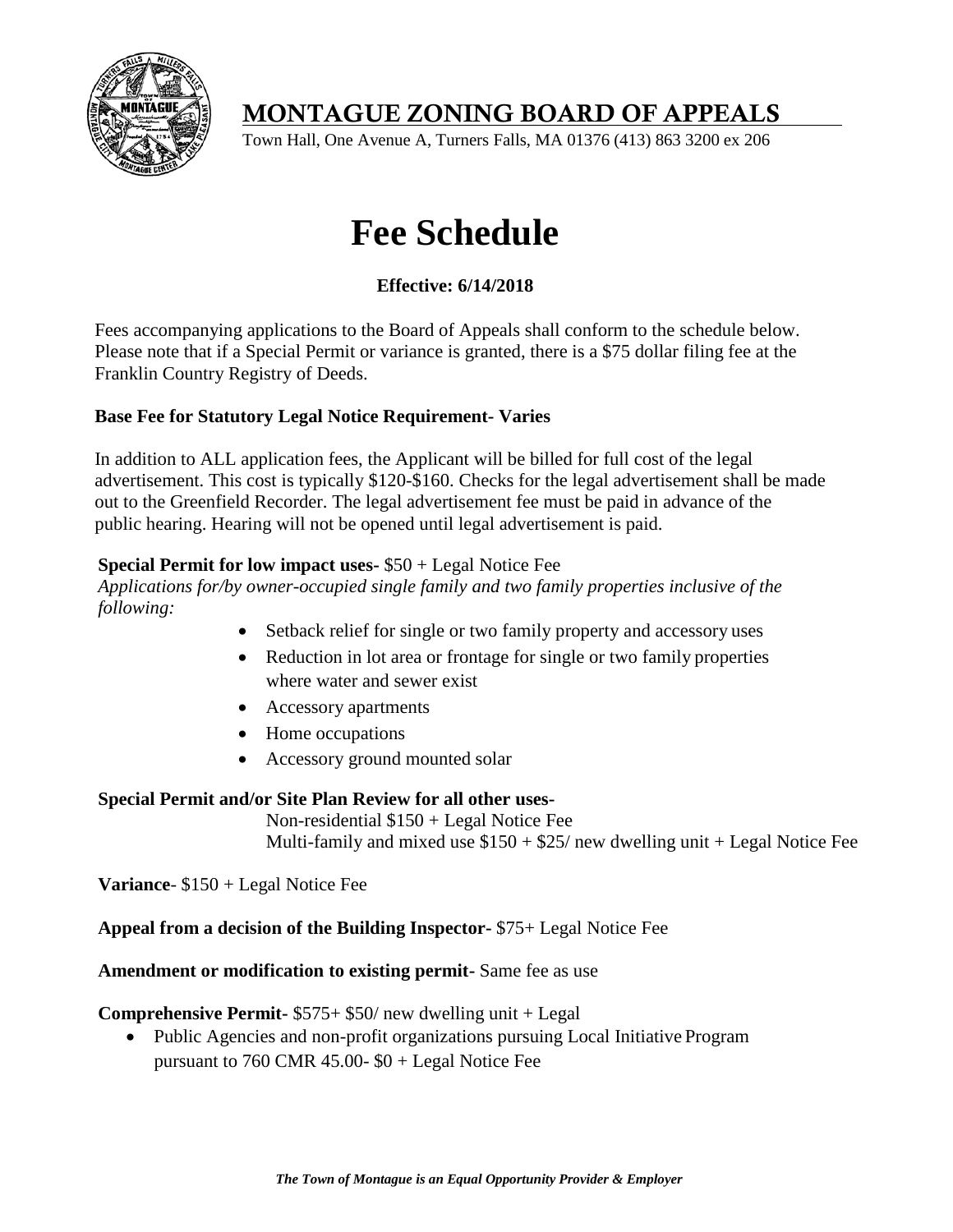

Town Hall, One Avenue A, Turners Falls, MA 01376 (413) 863 3200 ex 206

# **Management Plan Form**

The Rules and Regulations require that applicants submit a management plan as part of the process for most applications.

| <b>APPLICANT INFORMATION:</b>                                                                                                                                                                                                       | <b>PROJECT INFORMATION:</b>                                                                                          |
|-------------------------------------------------------------------------------------------------------------------------------------------------------------------------------------------------------------------------------------|----------------------------------------------------------------------------------------------------------------------|
| Applicant: <u>example</u> and the contract of the contract of the contract of the contract of the contract of the contract of the contract of the contract of the contract of the contract of the contract of the contract of the c | Project Address and Description:                                                                                     |
|                                                                                                                                                                                                                                     | <u> 1980 - Jan James Santan, masjid a shekara ta 1980 a shekara ta 1980 a shekara ta 1980 a shekara ta 1980 a sh</u> |
| <u> 1980 - Andrea Andrea Andrea Andrea Andrea Andrea Andrea Andrea Andrea Andrea Andrea Andrea Andrea Andrea Andr</u>                                                                                                               |                                                                                                                      |
|                                                                                                                                                                                                                                     |                                                                                                                      |
|                                                                                                                                                                                                                                     |                                                                                                                      |
|                                                                                                                                                                                                                                     |                                                                                                                      |
| Owner:                                                                                                                                                                                                                              |                                                                                                                      |
| (if different from applicant)                                                                                                                                                                                                       | Amendment to previously approved management plan?                                                                    |
|                                                                                                                                                                                                                                     | yes<br>$\ln$                                                                                                         |
| Telephone: Note and the set of the set of the set of the set of the set of the set of the set of the set of the set of the set of the set of the set of the set of the set of the set of the set of the set of the set of the       |                                                                                                                      |
|                                                                                                                                                                                                                                     |                                                                                                                      |

#### **INFORMATION REQUIRED FOR ALL PROJECTS:**

*(Attach additional sheets as necessary)*

Trash and recycling, including storage location, enclosure or screening, with frequency of pickup and name of hauling company, and responsible party to contact in case of complaint:

Parking, including size and number of spaces, location, screening, provision for handicapped spaces:

Lighting, including hours of illumination by location, types and wattage of fixtures: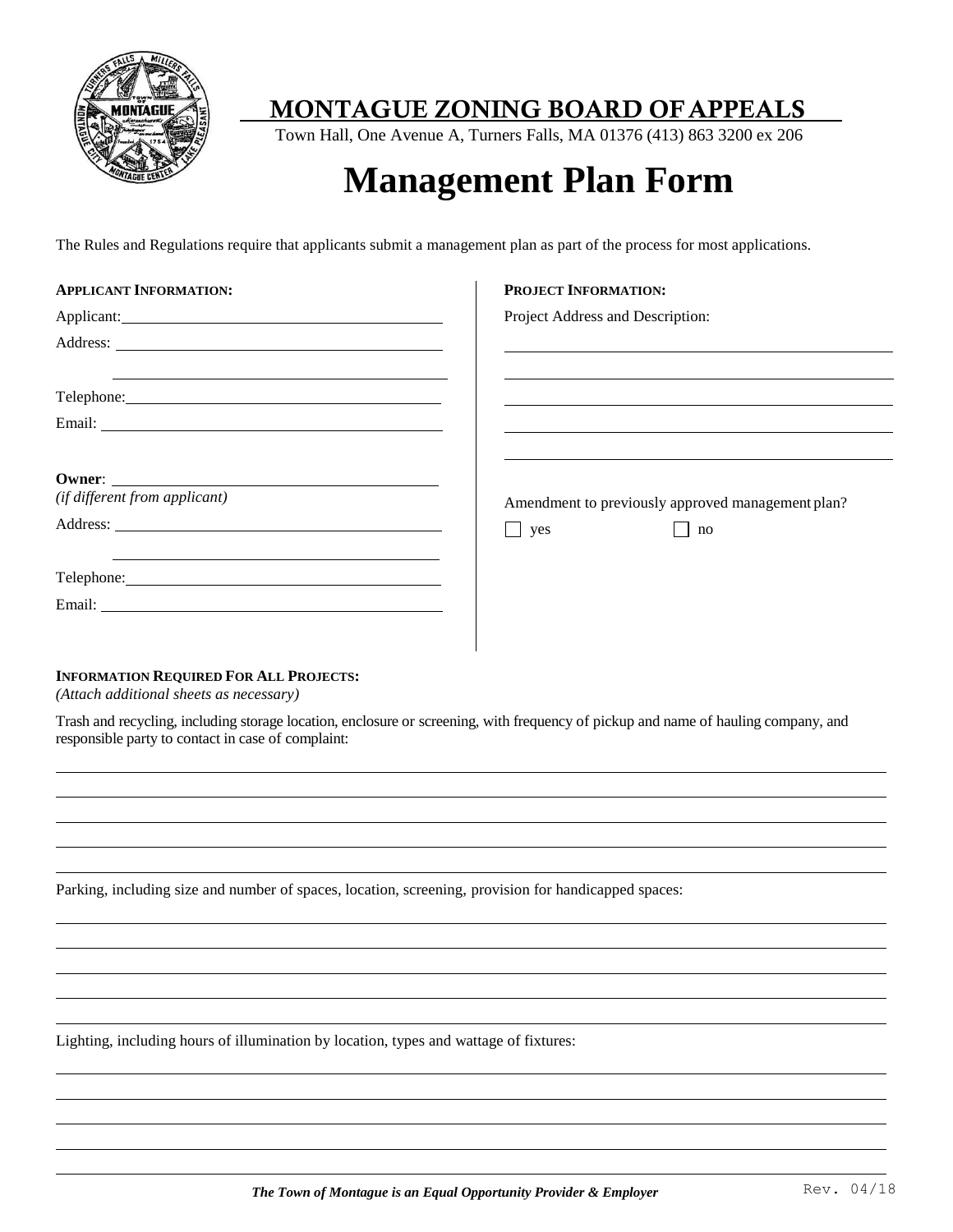Landscape Maintenance, including annual schedule of watering, fertilizing, mowing, pruning, leaf pick-up, and so forth, and maintenance and replacement schedule of site furnishings:

Snow Removal, including name of contractor:

#### **ADDITIONAL INFORMATION FOR SPECIFIC PROJECT TYPES (ATTACH ADDITIONAL SHEETS):**

#### **ADDITIONAL INFORMATION REQUIRED FOR MULTI-FAMILY PROPERTIES:**

Number of units, existing and proposed Number of bedrooms, existing and proposed Number of tenants Owner-occupied? On-site manager? Copy of standard lease Noise management of tenants, parties, music, and any outdoor HVAC equipment Material, equipment, and large household goods storage On-site recreational facilities

#### **ADDITIONAL INFORMATION REQUIRED FOR NON RESIDENTIAL USES/ HOME OCCUPATIONS:**

Type of business Number of Employees Hours of operation Deliveries to the site Equipment used/ Noise generated Material and equipment storage